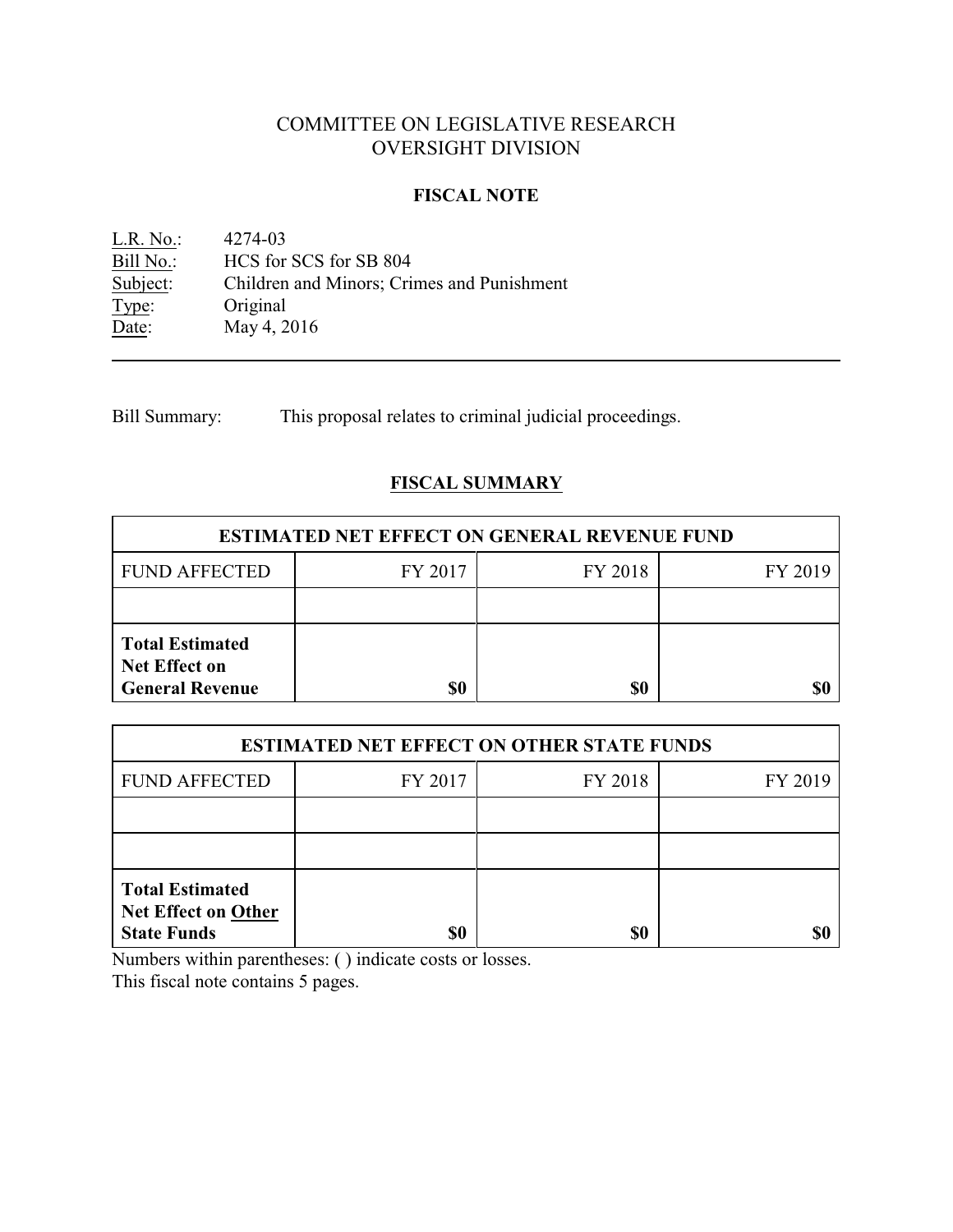L.R. No. 4274-03 Bill No. HCS for SCS for SB 804 Page 2 of 5 May 4, 2016

| <b>ESTIMATED NET EFFECT ON FEDERAL FUNDS</b>                        |         |         |         |  |
|---------------------------------------------------------------------|---------|---------|---------|--|
| <b>FUND AFFECTED</b>                                                | FY 2017 | FY 2018 | FY 2019 |  |
|                                                                     |         |         |         |  |
|                                                                     |         |         |         |  |
| <b>Total Estimated</b><br>Net Effect on All<br><b>Federal Funds</b> | \$0     | \$0     |         |  |

| <b>ESTIMATED NET EFFECT ON FULL TIME EQUIVALENT (FTE)</b>    |         |         |         |  |
|--------------------------------------------------------------|---------|---------|---------|--|
| <b>FUND AFFECTED</b>                                         | FY 2017 | FY 2018 | FY 2019 |  |
|                                                              |         |         |         |  |
|                                                              |         |         |         |  |
| <b>Total Estimated</b><br><b>Net Effect on</b><br><b>FTE</b> |         |         |         |  |

 $\Box$  Estimated Net Effect (expenditures or reduced revenues) expected to exceed \$100,000 in any of the three fiscal years after implementation of the act.

| <b>ESTIMATED NET EFFECT ON LOCAL FUNDS</b> |                                  |                                  |                                  |  |
|--------------------------------------------|----------------------------------|----------------------------------|----------------------------------|--|
| <b>FUND AFFECTED</b>                       | FY 2017                          | FY 2018                          | FY 2019                          |  |
| <b>Local Government</b>                    | \$0 or Could exceed<br>\$100,000 | \$0 or Could exceed<br>\$100,000 | \$0 or Could exceed<br>\$100,000 |  |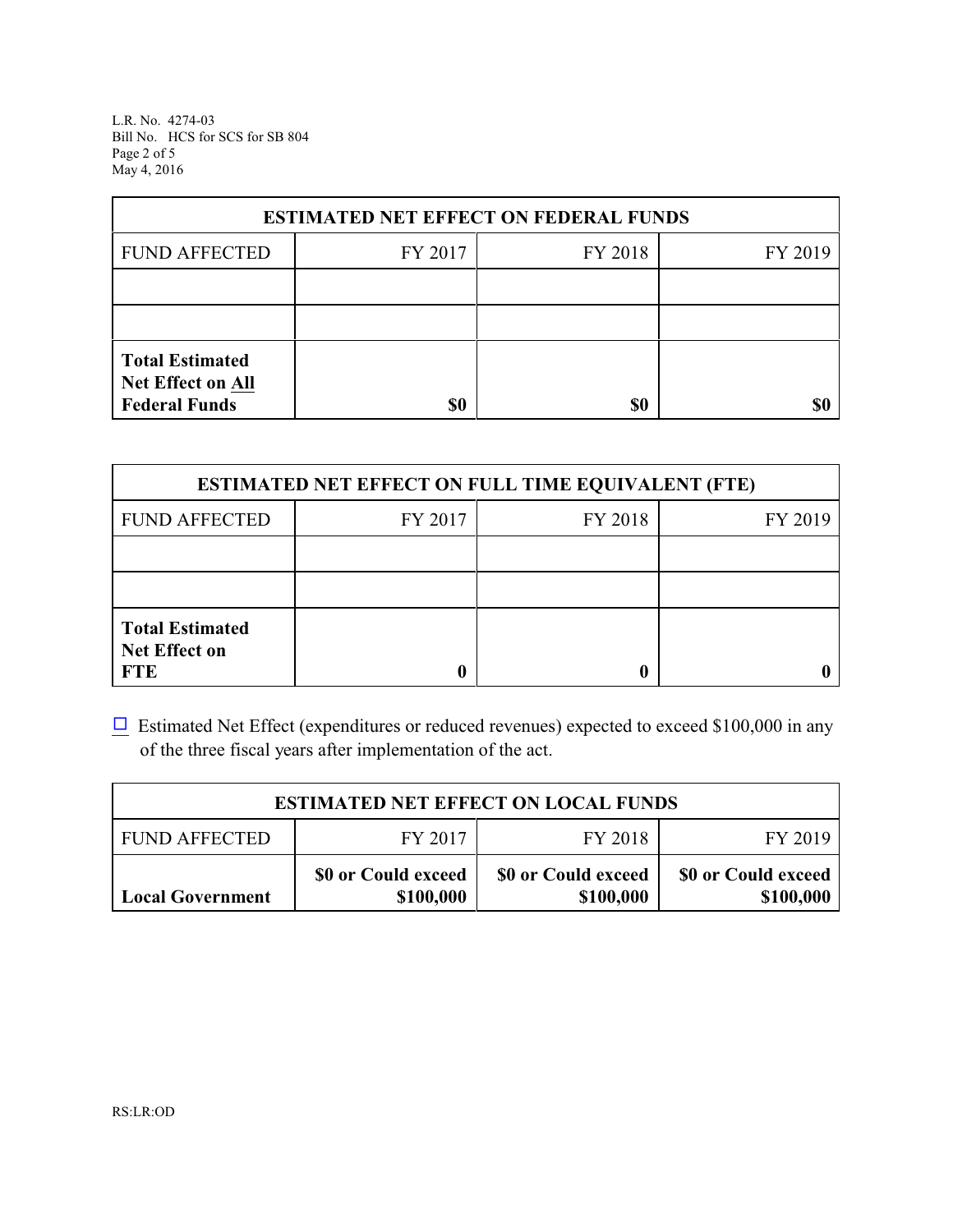L.R. No. 4274-03 Bill No. HCS for SCS for SB 804 Page 3 of 5 May 4, 2016

#### **FISCAL ANALYSIS**

#### ASSUMPTION

Officials from the **Department of Public Safety - Missouri Highway Patrol**, the **Department of Corrections**, the **Department of Revenue**, the **Office of the State Courts Administrator**, the **Department of Social Services**, the **Office of Prosecution Services**, and the **Department of Transportation** each assume the proposal would not fiscally impact their respective agencies.

In response to a previous version of the proposal , officials at the **Office of State Public Defender (SPD)** stated they could not assume that existing staff will provide effective representation for any new cases arising where indigent persons face the enhanced crime of sexual trafficking of a child to include advertising a child participating in a commercial sexual act.

While the number of new cases (or cases with increased penalties) may be too few or uncertain to request additional funding for this specific bill, the SPD will continue to request sufficient appropriations to provide effective representation in all cases where the right to counsel attaches.

**Oversight** assumes the SPD can absorb the additional caseload that may result from this proposal.

Officials from the Attorney General's Office did not respond to our request for fiscal impact.

In response to another proposal that made changes to §304.351 regarding penalties for failure to yield right-of-way, officials from the **Office of the State Courts Administrator** stated according to the Fine Collection Center, as well as the total number of charges, the net average for the past five years of failure to yield the right-of-way violations with a guilty disposition is 3,127. It is unknown how much additional revenue the increase in fines would produce.

**Oversight** notes since it is unknown how many of the 3,127 violations with guilty disposition resulted in injuries, serious injuries, or deaths, the amount of fine revenue from increasing the fine from \$200 to \$500 (for causing physical injury), or from \$500 to \$1,000 (for causing serious physical injury), or \$1,000 to \$2,500 (for causing a fatality) will be reflected as: 'Could exceed \$100,000.' The proposal also replaces, in this same section, the word "shall" with "may." Therefore, Oversight will assume range the additional fine revenue for failure to yield a right-ofway that may be assessed and collected as "\$0 or"and any additional fine revenue will be distributed to local school districts.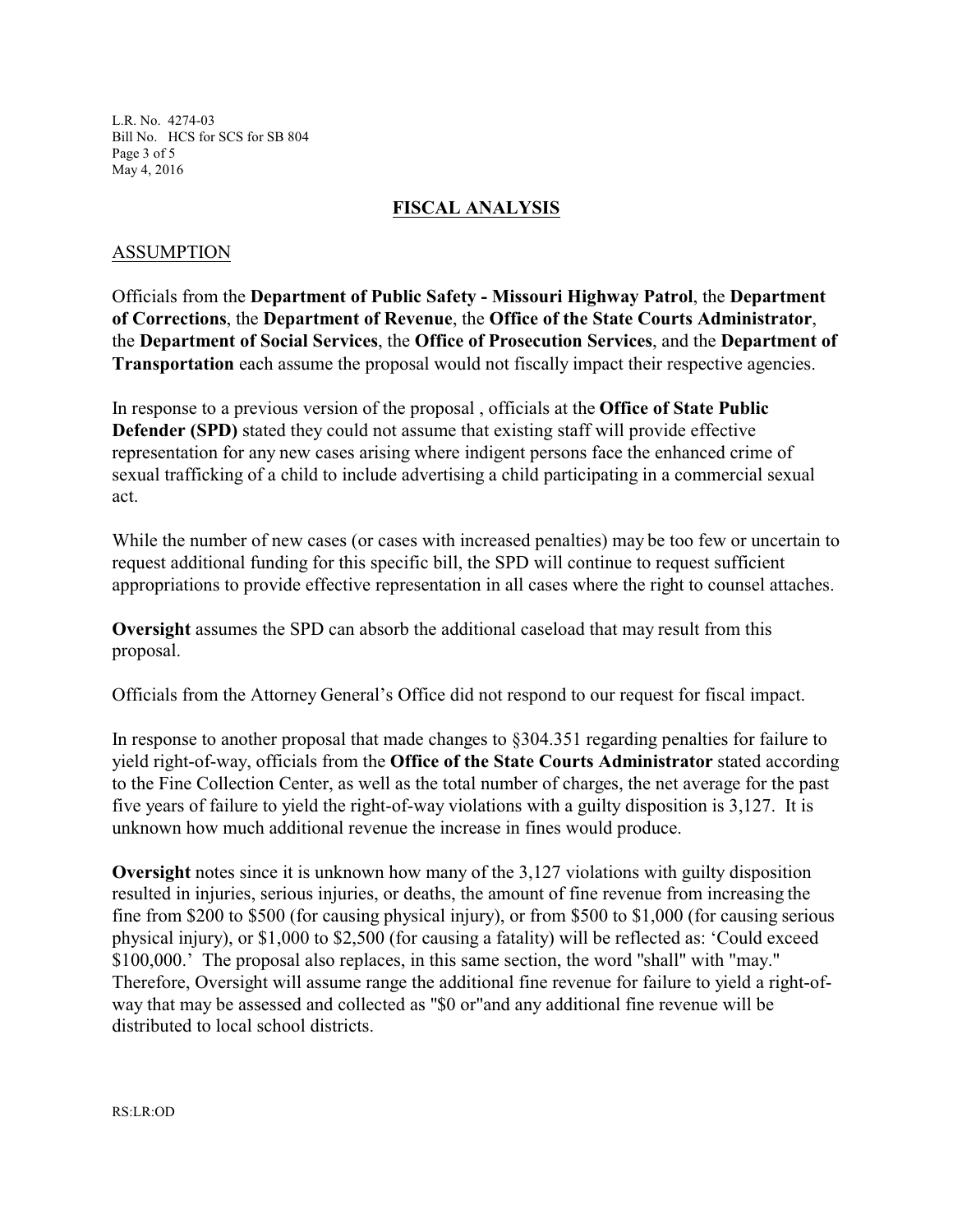L.R. No. 4274-03 Bill No. HCS for SCS for SB 804 Page 4 of 5 May 4, 2016

| FISCAL IMPACT - Local Government                                                               | FY 2017<br>$(10 \text{ Mo.})$       | FY 2018                             | FY 2019                             |
|------------------------------------------------------------------------------------------------|-------------------------------------|-------------------------------------|-------------------------------------|
| <b>LOCAL POLITICAL SUBDIVISIONS</b><br>Revenues - Local School Districts                       | \$0 or Could                        | \$0 or Could                        | \$0 or Could                        |
| Potential income from increase in fines<br>regarding failure to yield right-of-way<br>§304.351 | exceed<br>\$100,000                 | exceed<br>\$100,000                 | exceed<br>\$100,000                 |
| <b>ESTIMATED NET EFFECT ON</b><br><b>LOCAL POLITICAL SUBDIVISIONS</b>                          | \$0 or Could<br>exceed<br>\$100,000 | \$0 or Could<br>exceed<br>\$100,000 | \$0 or Could<br>exceed<br>\$100,000 |

### FISCAL IMPACT - Small Business

No direct fiscal impact to small businesses would be expected as a result of this proposal.

#### FISCAL DESCRIPTION

§304.351 makes changes to the fines that can be assessed for failure to yield the right-of-way.

This legislation is not federally mandated, would not duplicate any other program and would not require additional capital improvements or rental space.